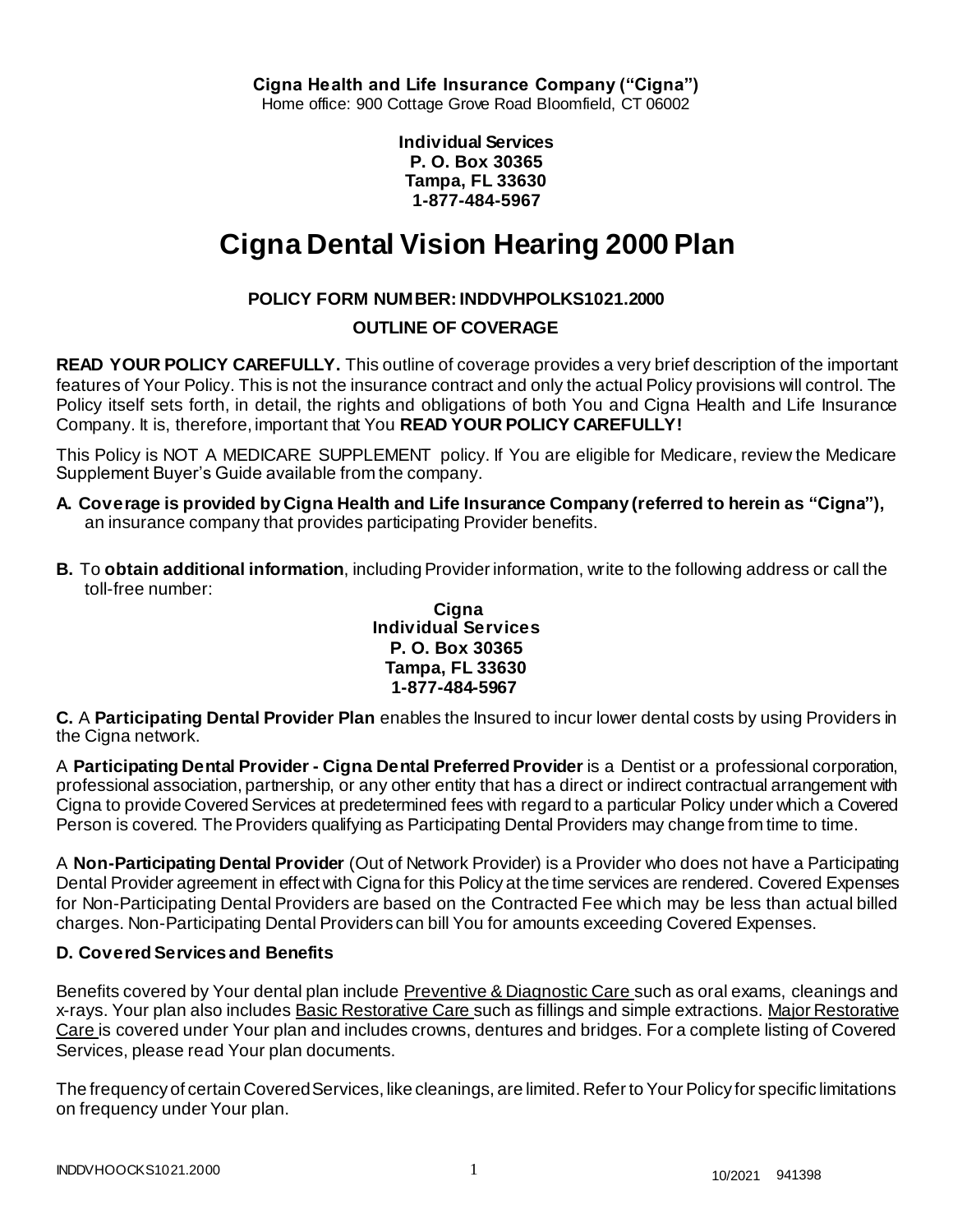# **Benefit Schedule**

The benefits outlined in the table below show the payment percentages for Covered Expenses **AFTER** any applicable Deductibles have been satisfied unless otherwise stated.

# **CIGNA DENTAL, VISION, AND HEARING INSURANCE** *The Schedule*

#### **For You and Your Dependents**

#### **The Schedule – Dental Benefits**

If You select a Participating Dental Provider, Your cost will be less than if You select a Non-Participating Dental Provider.

#### **Emergency Services**

The Benefit Percentage payable for Emergency Services charges made by a Non-Participating Dental Provider is the same Benefit Percentage as for Participating Dental Provider Charges. Dental Emergency services are required immediately to either alleviate pain or to treat the sudden onset of an acute dental condition. These are usually minor procedures performed in response to serious symptoms, which temporarily relieve significant pain, but do not effect a definitive cure, and which, if not rendered, will likely result in a more serious dental or medical complication.

#### **Dental Deductibles**

Dental Deductibles are expenses to be paid by You or Your Dependent. Dental Deductibles are in addition to any Coinsurance. Once the Dental Deductible maximum in The Schedule has been reached, You and Your family need not satisfy any further dental deductible for the rest of that year.

#### **Participating Dental Provider Payment**

Participating Dental Provider services are paid based on the Contracted Fee agreed upon by the Provider and Cigna.

#### **Non-Participating Dental Provider Payment**

Non-Participating Dental Provider services are paid based on the Contracted Fee.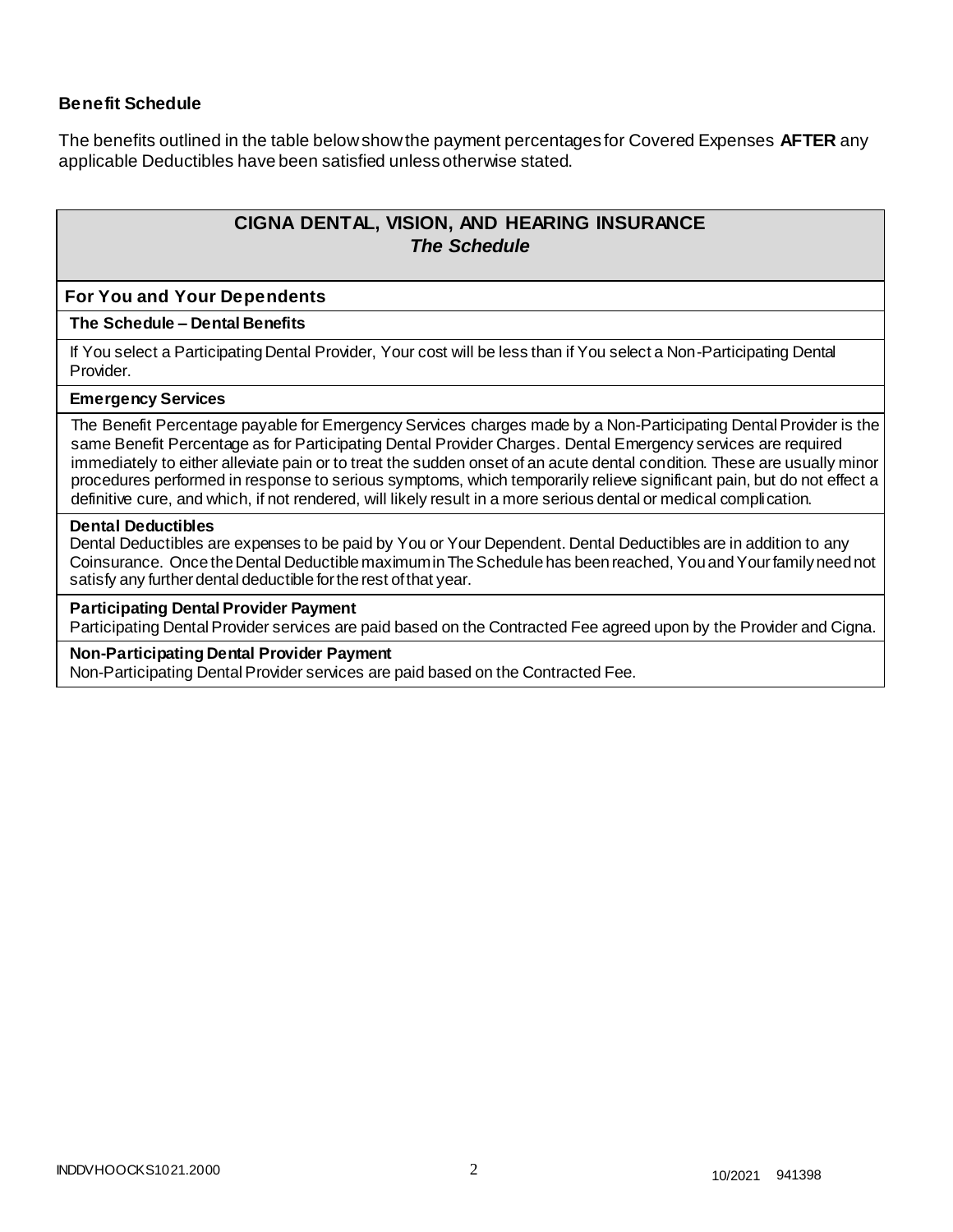| DENTAL BENEFIT HIGHLIGHTS<br>Classes I, II, III<br><b>Calendar Year Maximum</b>                                                                                                                                                                                    | \$1,500 per person                               |
|--------------------------------------------------------------------------------------------------------------------------------------------------------------------------------------------------------------------------------------------------------------------|--------------------------------------------------|
| DENTAL BENEFIT HIGHLIGHTS                                                                                                                                                                                                                                          |                                                  |
| <b>Calendar Year Dental Deductible</b><br>Individual                                                                                                                                                                                                               | \$100 per person                                 |
|                                                                                                                                                                                                                                                                    | Not Applicable to Class I                        |
| Class I                                                                                                                                                                                                                                                            | The Percentage of Covered Expenses the Plan Pays |
| <b>Preventive Care</b><br>Oral Exams<br>Routine Cleanings<br>Routine X-rays<br>Non-Routine X-rays<br><b>Fluoride Application</b><br><b>Sealants</b><br>Space Maintainers (non-orthodontic)<br>Emergency Care to Relieve Pain                                       | 100%                                             |
| <b>Class II</b>                                                                                                                                                                                                                                                    | The Percentage of Covered Expenses the Plan Pays |
| <b>Basic Restorative</b><br>Fillings<br>Surgical Extraction of Impacted Teeth<br>Oral Surgery, Simple Extractions<br>Relines, Rebases, and Adjustments<br>Repairs - Bridges, Crowns, and Inlays<br>Repairs - Dentures                                              | 70% after dental deductible                      |
| <b>Class III</b>                                                                                                                                                                                                                                                   | The Percentage of Covered Expenses the Plan Pays |
| Major Restorative<br>Crowns / Inlays / Onlays<br>Root Canal Therapy / Endodontics<br><b>Minor Periodontics</b><br><b>Major Periodontics</b><br>Oral Surgery, All Except Simple Extractions<br>Prosthesis Over Implant<br>Anesthetics<br>Dentures<br><b>Bridges</b> | 50% after dental deductible                      |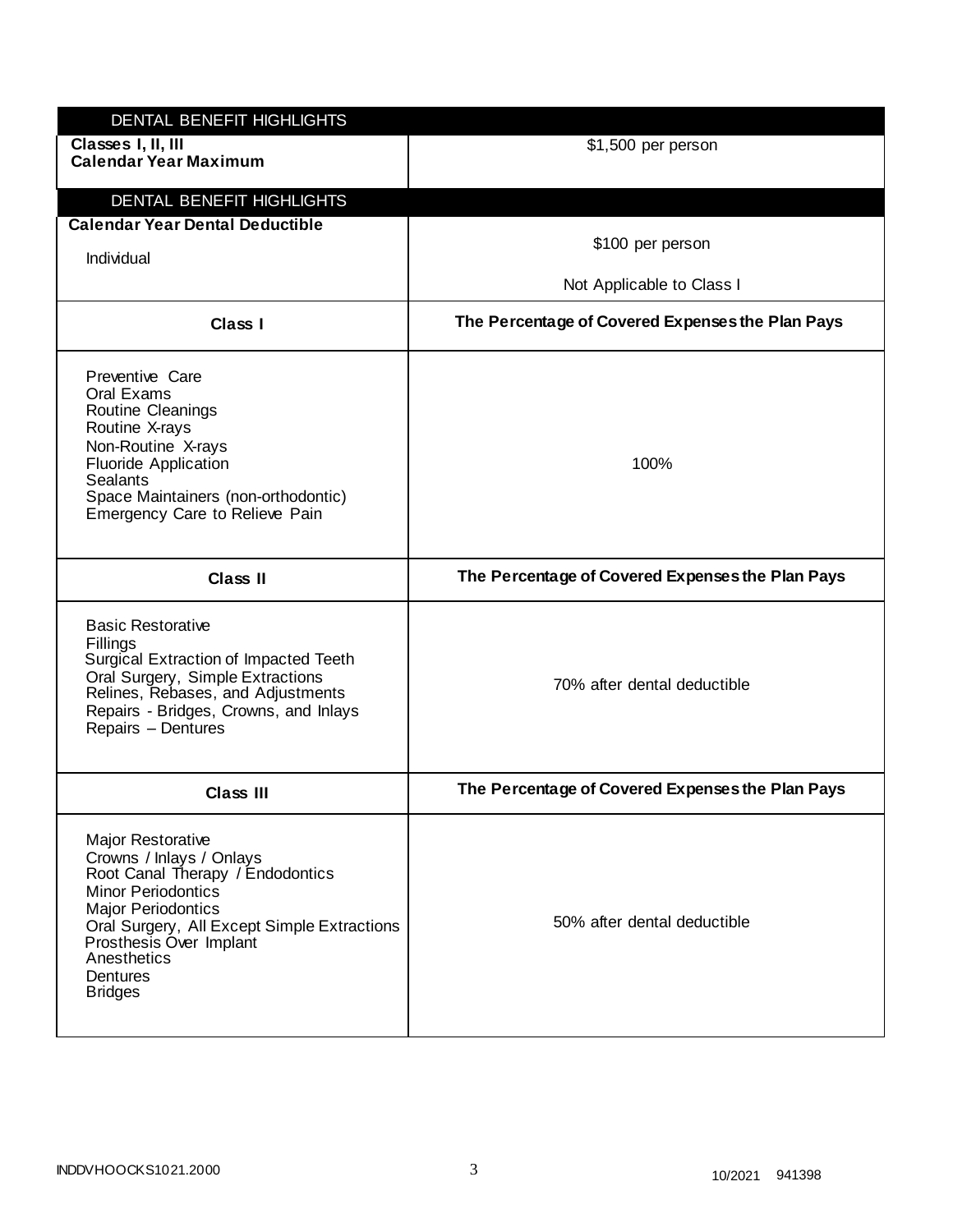| The Schedule - Vision Benefits                                                                  |                                                                                         |
|-------------------------------------------------------------------------------------------------|-----------------------------------------------------------------------------------------|
| <b>VISION BENEFIT HIGHLIGHTS</b>                                                                |                                                                                         |
| Eye Examinations, including refraction                                                          | The plan pays 50% of expenses, not to exceed a \$75 calendar<br>year maximum per person |
| Materials (corrective eyeglasses or contact<br>lenses, including fittings and follow-up visits) | \$200 calendar year maximum per person                                                  |
| The Schedule - Hearing Benefits                                                                 |                                                                                         |
| <b>HEARING BENEFIT HIGHLIGHTS</b>                                                               |                                                                                         |
| <b>Hearing Examinations</b>                                                                     | \$50 calendar year maximum per person                                                   |
| Materials (Hearing Aids, including fittings<br>and repairs)                                     | \$500 calendar year maximum per person                                                  |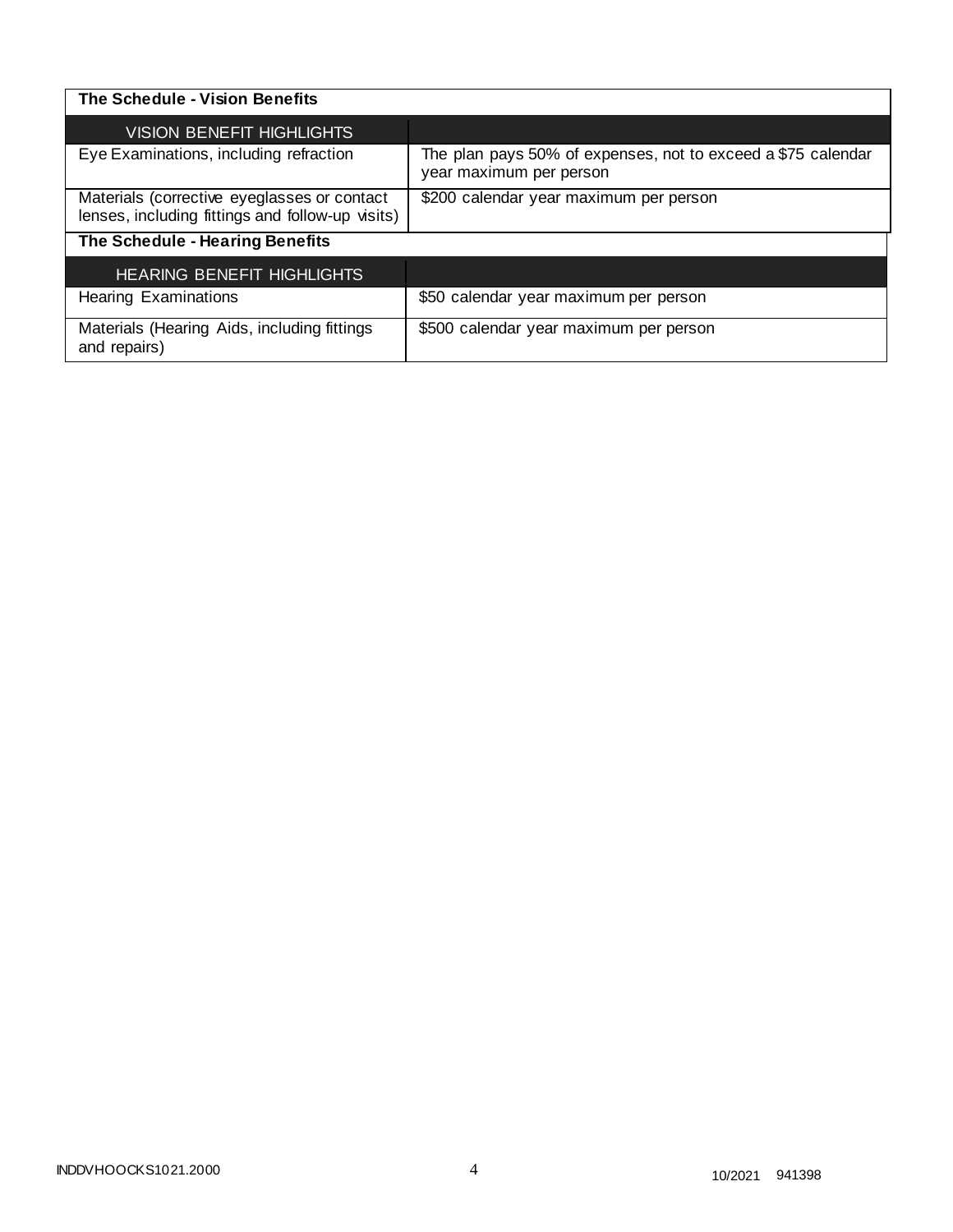# **Waiting Periods**

A Covered Person may access their dental, vision, and hearing benefit insurance once he or she has satisfied the following waiting periods:

- There is no waiting period for Class I or II dental benefits or for vision and hearing benefits.
- After 12 consecutive months of coverage dental benefits will increase to include the list of Class III procedures.

# **Missing Teeth Limitation**

There is no payment for replacement of teeth that are missing when a person first becomes insured. This payment limitation no longer applies after 24 months of continuous coverage.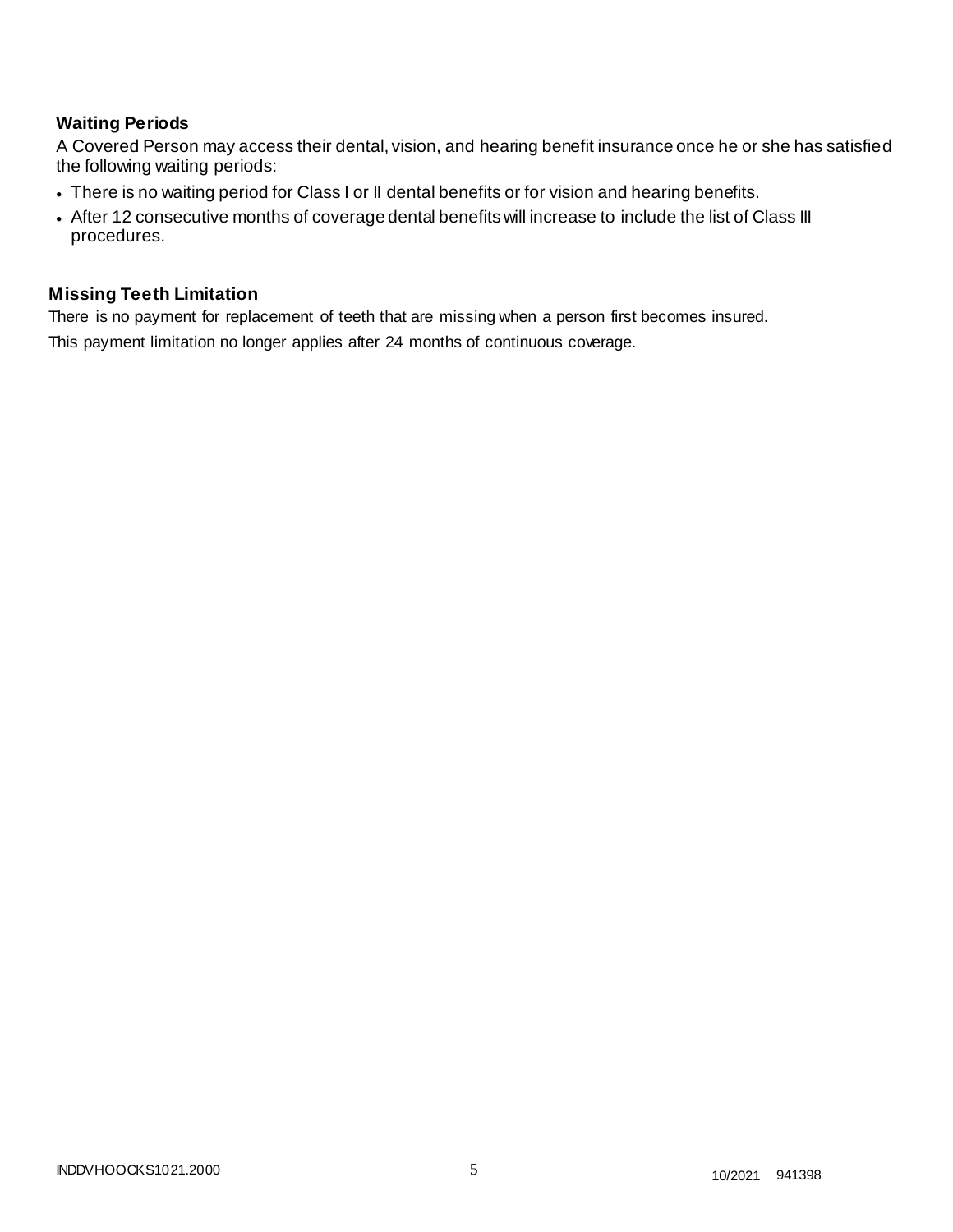# **E. Insured's Financial Responsibility**

The Insured is responsible for paying the monthly or quarterly premium on a timely basis. The Insured is also responsible to pay Providers for charges that are applied to the Deductibles, Coinsurance, and any amounts charged by Non-Participating Dental Providers in excess of the Contracted Fee. In addition, any charges for Medically Necessary and/or Dentally Necessary items that are excluded under the Policy are the responsibil ity of the Insured.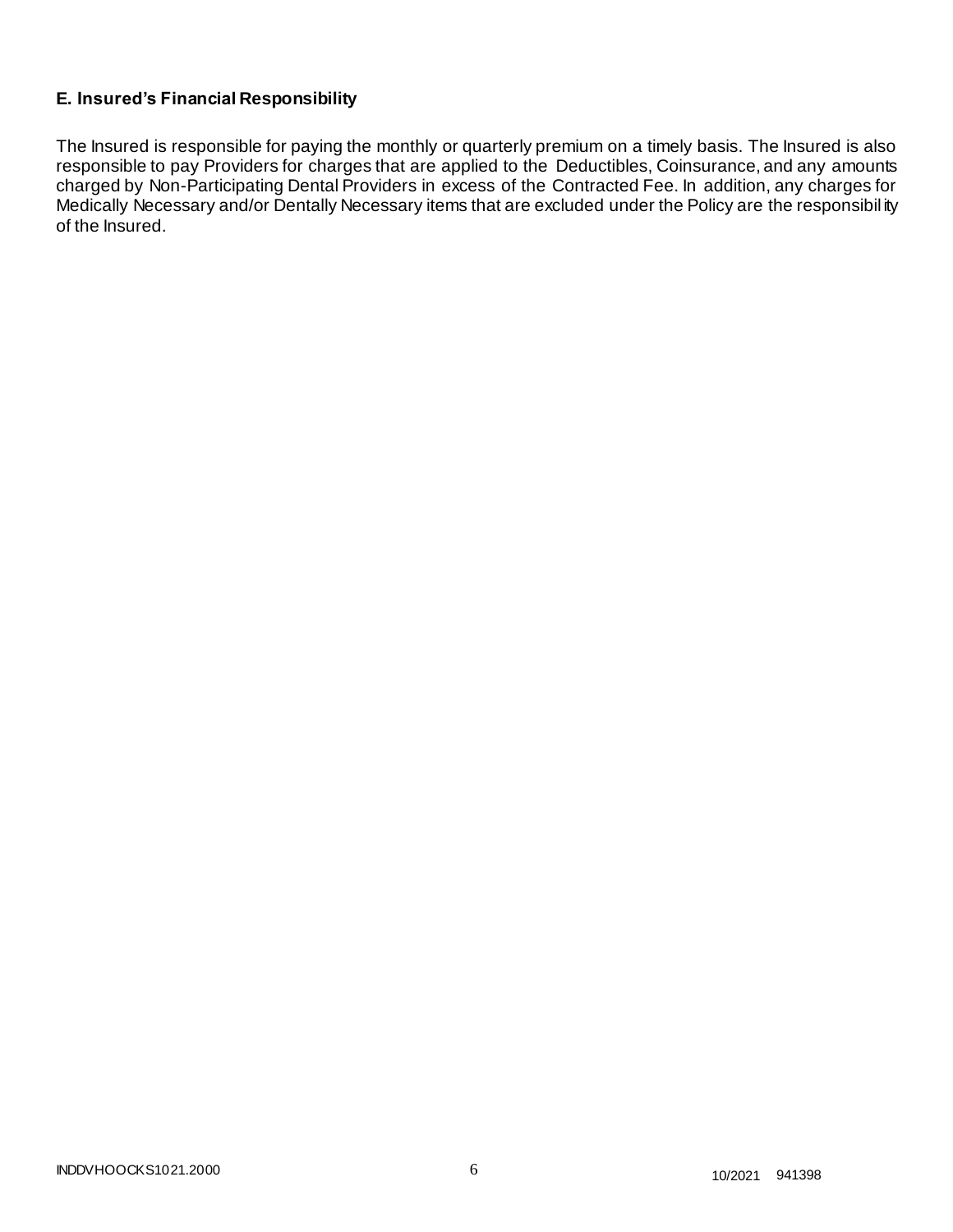# **F. Exclusions and Limitations: What Is Not Covered By This Policy**

# **Expenses Not Covered**

Covered Expenses will not include, and no payment will be made for:

- procedures which are not included in the list of Covered Dental Services, Covered Vision Services, or Covered Hearing Services;
- cone beam imaging;
- instruction for plaque control, oral hygiene and diet;
- core build-ups;
- veneers:
- precious or semi-precious metals for crowns, bridges andabutments;
- restoration of teeth which have been damaged by erosion, attrition or abrasion;
- bite registrations; precision or semi-precision attachments; or splinting;
- implants or implant related services;
- orthodontic treatment, except for the treatment of cleft lip and cleft palate;
- general anesthesia or intravenous sedation, when used for the purposes of anxiety control or patient management is not covered; may be considered only when medically or dentally necessary and when in conjunction with covered complex oral surgery;
- athletic mouth guards;
- services performed solely for cosmetic reasons;
- personalization or decoration of any dental device or dental work;
- replacement of an appliance per benefit guidelines;
- services that are deemed to be medical in nature;
- services and supplies received from a hospital;
- prescription drugs;
- plano lenses;
- VDT (video display terminal)/computer eyeglass benefit;
- medical or surgical treatment of the eyes;
- any type of corrective vision surgery, including LASIK surgery, radial ketatonomy (RK), automated lamellar keratoplasty (ALK), or conductive keratoplasty(CK);
- Orthoptic or vision training and any associated supplemental testing;
- any eye examination, or any corrective eyewear, required by an employer as a condition of employment;
- safety eyewear;
- sub-normal vision aids or non-prescriptionlenses;
- Magnification or low vision aids not shown as covered in the Schedule of Vision Coverage;
- Assistive Listening Devices (ALDs);
- medical and/or surgical treatment of the internal or external structures of the ear, including but no t limited to Cochlear implants;
- Hearing Aids not prescribed by a Licensed Hearing Care Professional;
- ear protective devices or plugs;
- Hearing Aids maintenance/service contracts, ear molds and other miscellaneous repairs;
- Hearing Aids purchased online or over the counter (OTC);or

INDDVHOOCKS1021.2000 7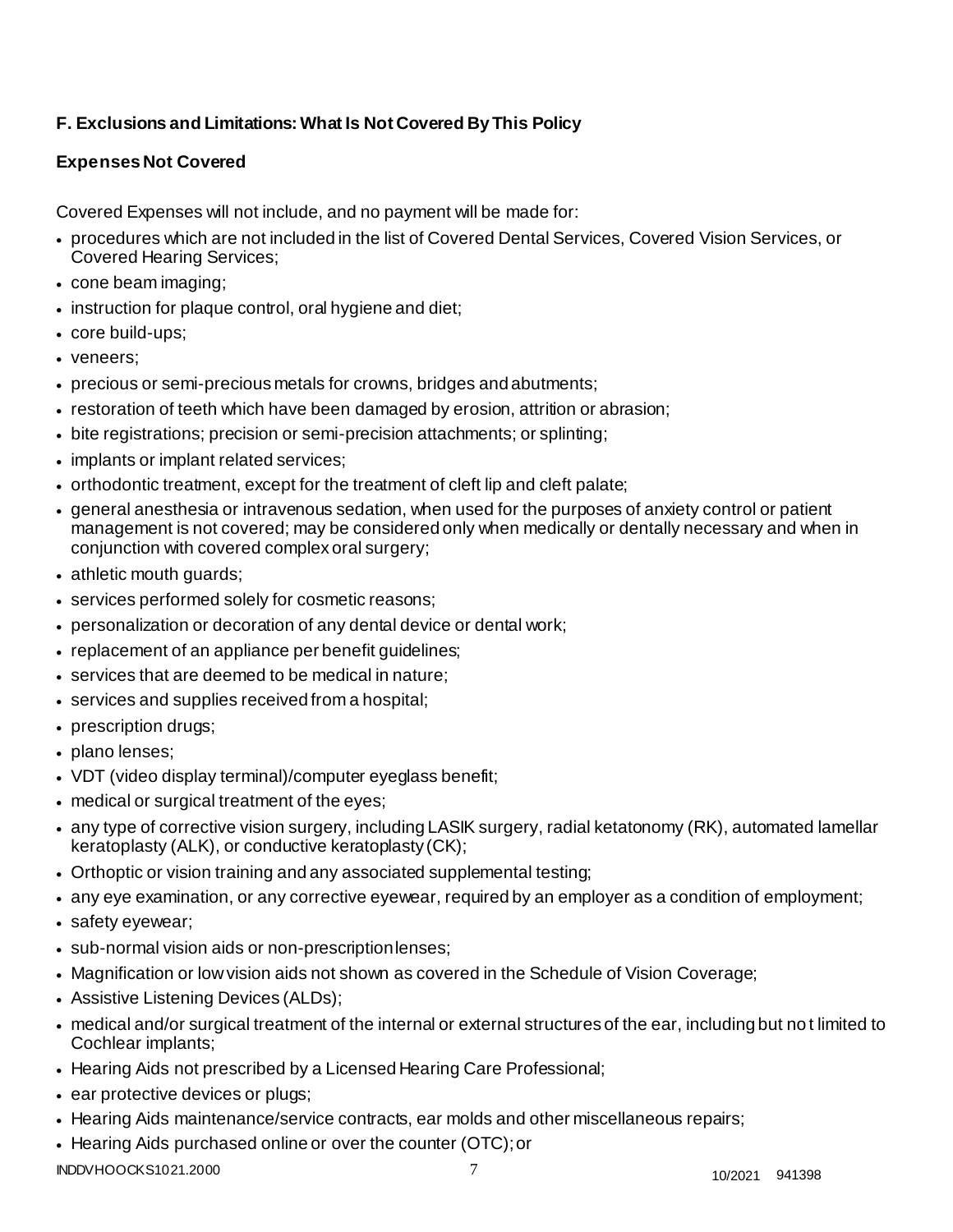# • Disposable Hearing Aids.

# **General Limitations**

No payment will be made for expenses incurred for You or any one of Your Dependents:

- For services not specifically listed as Covered Services in this Policy;
- For services or supplies that are not Medically Necessary;
- For services received before the Effective Date of coverage;
- For services received after coverage under this Policy ends;
- For services for which You have no legal obligation to pay or for which no charge would be made if You did not have insurance coverage;
- For Professional services or supplies received or purchased directly or on Your behalf by anyone, including a Provider, from any of the following:
	- Yourself or Your employer;
	- a person who lives in the Covered Person's home, or that person's employer;
	- a person who is related to the Covered Person by blood, marriage or adoption, or that person's employer.
- services, injuries or diseases related to Your job to the extent You are covered or are required to be covered by the Workers' Compensation law. If You enter into a settlement giving up Your right to recover future medical benefits under a Workers' Compensation law, the Policy will not pay those medical benefits that would have been payable in absence of that settlement;
- for charges made by a Hospital owned or operated by or which provides care or performs services for, the United States Government, if such charges are directly related to a condition which occurred while serving in the military or an associated auxiliary unit;
- services or supplies received due to an act of war, declared or undeclared while serving in the military or an associated auxiliary unit;
- to the extent that payment is unlawful where the person resides when the expenses are incurred;
- for charges which the person is not legally required to pay;
- for charges which would not have been made if the person had no insurance;
- to the extent that billed charges exceed the rate of reimbursement as described in the Schedule;
- for charges for unnecessary care, treatment or surgery;
- to the extent that You or any of Your Dependents is in any way paid or entitled to payment for those expenses by or through a public program, other than Medicaid;
- for or in connection with experimental procedures or treatment methods not approved by the American Dental Association or the appropriate dental specialty society;
- Procedures that are a covered expense under any other plan which provides dental, vision, or hearing benefits;
- No benefits are payable for accidental bodily injuries arising out of a motor vehicle accident to the extent such benefits are payable under any medical expense payment provision (by whatever terminology used – including such benefits mandated by law) of any automobile policy.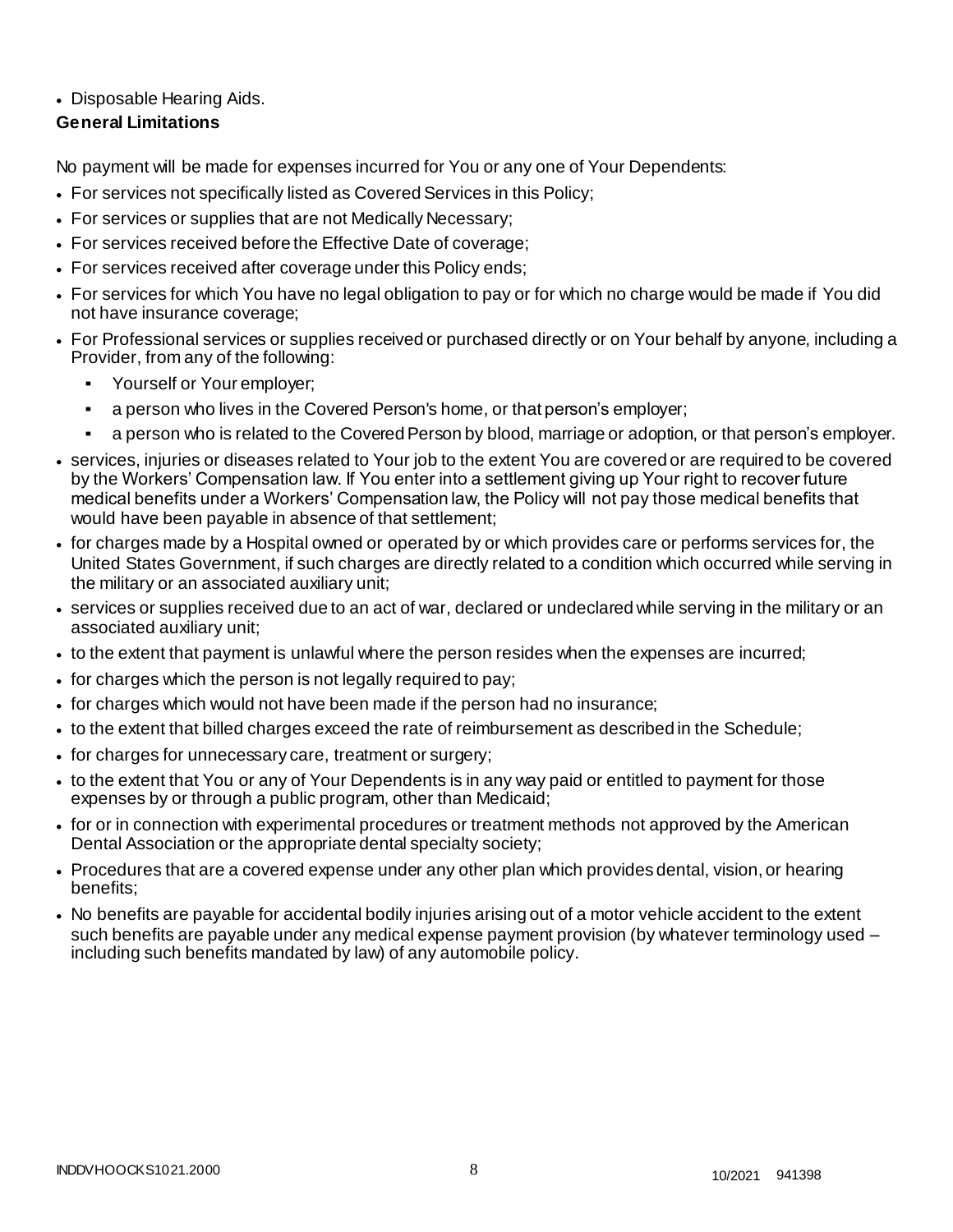# **G. Predetermination of Dental Benefits Program**

Predetermination of Benefits is a voluntary review of a Dentist's proposed treatment plan and expected charges. It is not preauthorization of service and is not required.

The treatment plan should include supporting pre-operative x-rays and other diagnostic materials as requested by Cigna's dental consultant. If there is a change in the treatment plan, a revised plan should be submitted.

Cigna will determine covered dental expenses for the proposed treatment plan. If there is no Predetermination of Benefits, Cigna will determine covered dental expenses when it receives a claim.

Review of proposed treatment is advised whenever extensive dental work is recommended when charges exceed **\$500**.

Predetermination of Benefits is not a guarantee of a set payment. Payment is based on the services that are actually delivered and the coverage in force at the time services are completed.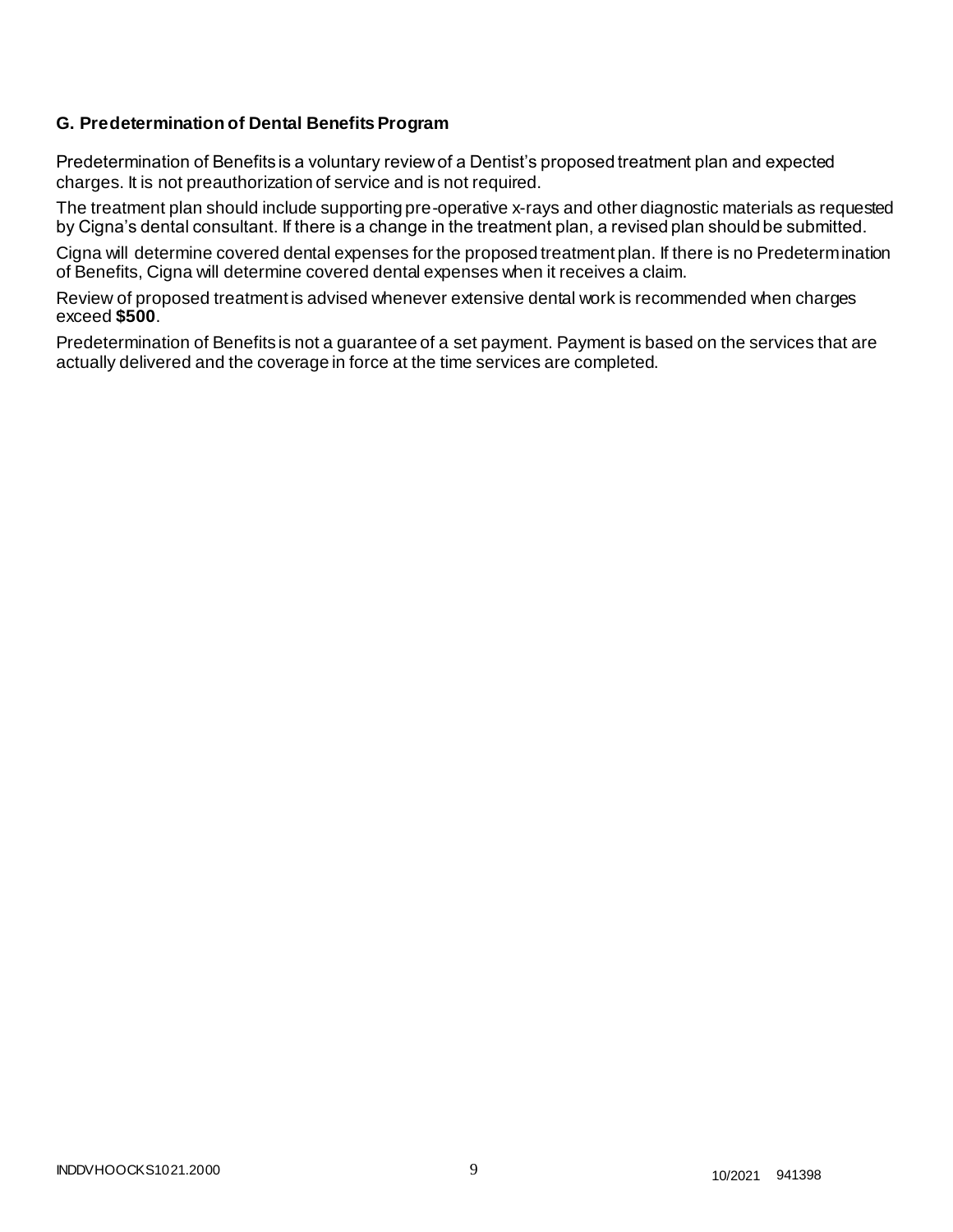# **H. General Provisions**

# **WHEN YOU HAVE A COMPLAINT OR AN APPEAL**

For the purposes of this section, any reference to "You," "Your" or "Yourself" also refers to a representative or Provider designated by You to act on Your behalf, unless otherwise noted.

We want You to be completely satisfied with the care You receive. That is why We have established a process for addressing Your concerns and solving Your problems.

## **Start with Member Services**

We are here to listen and help. If You have a concern regarding a person, a service, the quality of care, or contractual benefits, You can call Our toll-free number and explain Your concern to one of Our Customer Service representatives. You can also express that concern in writing. Please call or write to Us at the following:

Customer Services Toll-Free Number or address on mycigna.com, explanation of benefits or claim form

We will do Our best to resolve the matter on Your initial contact. If We need more time to review or investigate Your concern, We will get back to You as soon as possible, but in any case within 30 days.

If You are not satisfied with the results of a coverage decision, You can start the appeals procedure.

## **Appeals Procedure**

Cigna has a two step appeals procedure for coverage decisions. To initiate an appeal, You must submit a request for an appeal in writing within 365 days of receipt of a denial notice. You should state the reason why You feel Your appeal should be approved and include any information supporting Your appeal. If You are unable or choose not to write, You may ask to register Your appeal by telephone. Call or write to Us at the tollfree number or address on Your Benefit Identification card, explanation of benefits or claim form.

## **Level One Appeal**

Your appeal will be reviewed and the decision made by someone not involved in the initial decision. Appeals involving Medical Necessity or clinical appropriateness will be considered by a health care professional.

For level one appeals, We will respond in writing with a decision within 30 calendar days after We receive an appeal for a postservice coverage determination. If more time or information is needed to make the determination, We will notify You in writing to request an extension of up to 15 calendar days and to specify any additional information needed to complete the review.

If You are not satisfied with Our level-one appeal decision, You may request a level-two appeal.

## **Level Two Appeal**

If You are dissatisfied with Our level one appeal decision, You may request a second review. To start a level two appeal, follow the same process required for a level one appeal.

Most requests for a second review will be conducted by the Appeals Committee, which consists of at least three people. Anyone involved in the prior decision may not vote on the Committee. For appeals involving Medical Necessity or clinical appropriateness, the Committee will consult with at least one Dentist reviewer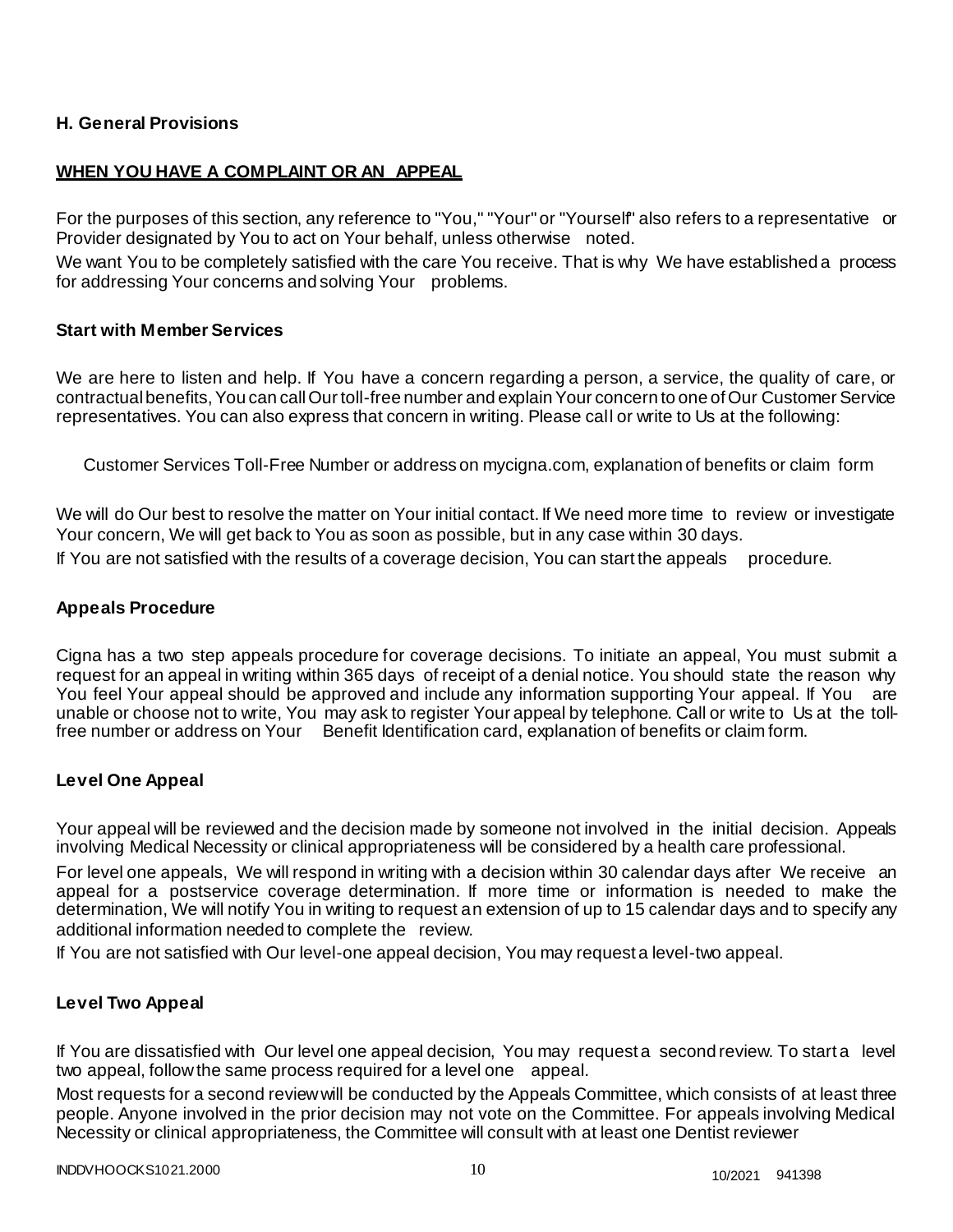in the same or similar specialty as the care under consideration, as determined by Cigna's Dentist reviewer. You may present Your situation to the Committee in person or by conference call.

For level two appeals We will acknowledge in writing that We have received Your request and sched ule a Committee review. For postservice claims, the Committee review will be completed within 30 calendar days. If more time or information is needed to make the determination, We will notify You in writing to request an extension of up to 15 calendar days and to specify any additional information needed by the Committee to complete the review. You will be notified in writing of the Committee's decision within five working days after the Committee meeting, and within the Committee review time frames above if the Committee does not approve the requested coverage.

## **Notice of Benefit Determination on Appeal**

Every notice of an appeal decision will be provided in writing or electronically and, if an adverse determination, will include:

- (1) the specific reason or reasons for the denial decision;
- (2) reference to the specific Policy provisions on which the decision is based;
- (3) a statement that the claimant is entitled to receive, upon request and free of charge, reasonable access to and copies of all documents, records, and other Relevant Information as defined;
- (4) upon request and free of charge, a copy of any internal rule, guideline, protocol or other similar criterion that was relied upon in making the adverse determination regarding Your appeal, and an explanation of the scientific or clinical judgment for a determination that is based on a medical necessity, experimental treatment or other similar exclusion or limit.

#### **Relevant Information**

Relevant Information is any document, record, or other information which was relied upon in making the benefit determination; was submitted, considered, or generated in the course of making the benefit determination, without regard to whether such document, record, or other information was relied upon in making the benefit determination; demonstrates compliance with the administrative processes and safeguards required by federal law in making the benefit determination; or constitutes a statement of policy or guidance with respect to the plan concerning the denied treatment option or benefit or the claimant's diagnosis, without regard to whether such advice or statement was relied upon in making the benefit determination.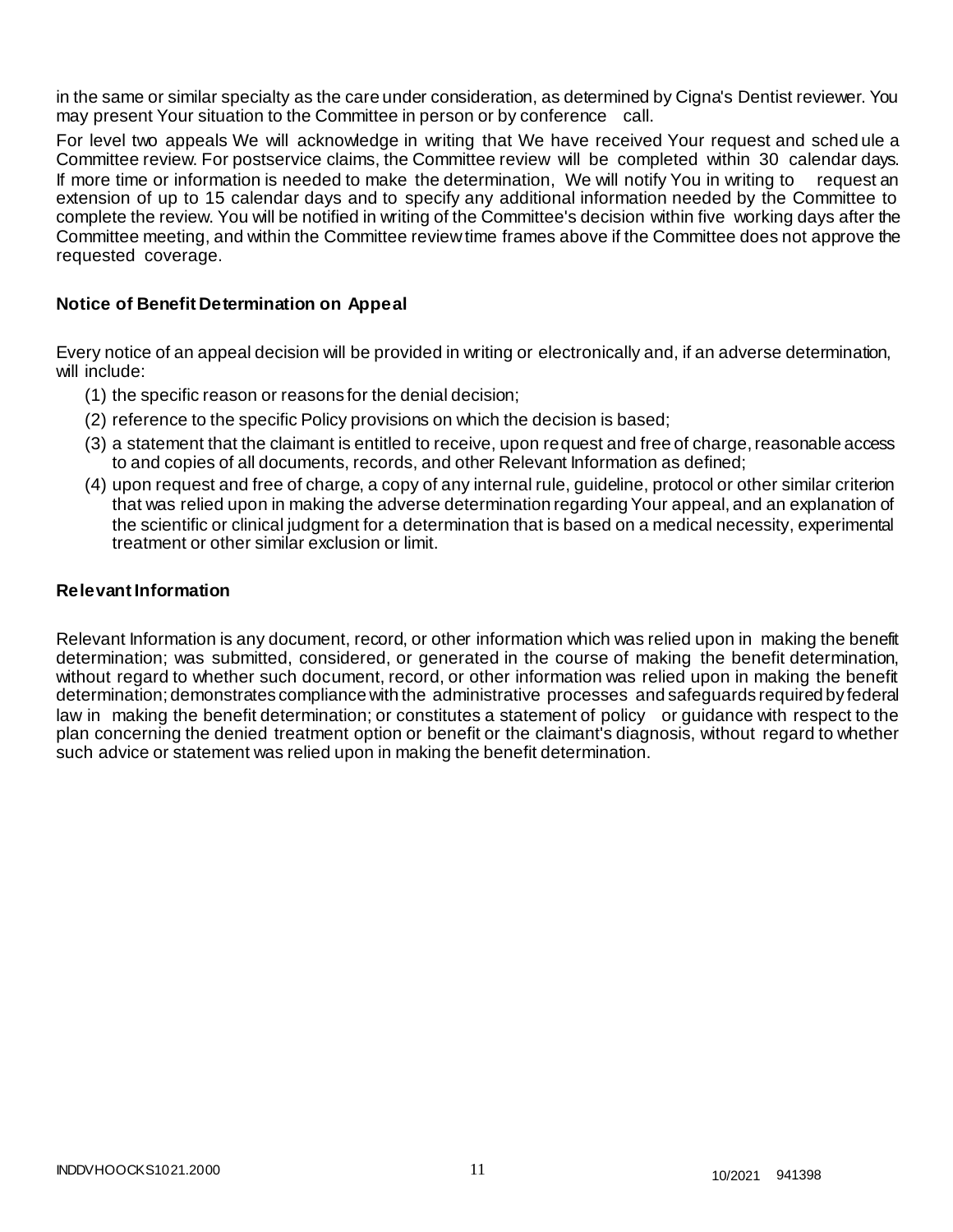# **I. Participating Dental Providers**

Cigna will provide a current list of Dentists currently participating with Cigna and their locations to each Covered Person upon request.

To verify if a Dentist is currently participating with Cigna and is accepting new Cigna Insureds, the Cover ed Person should visit Our website at mycigna.com.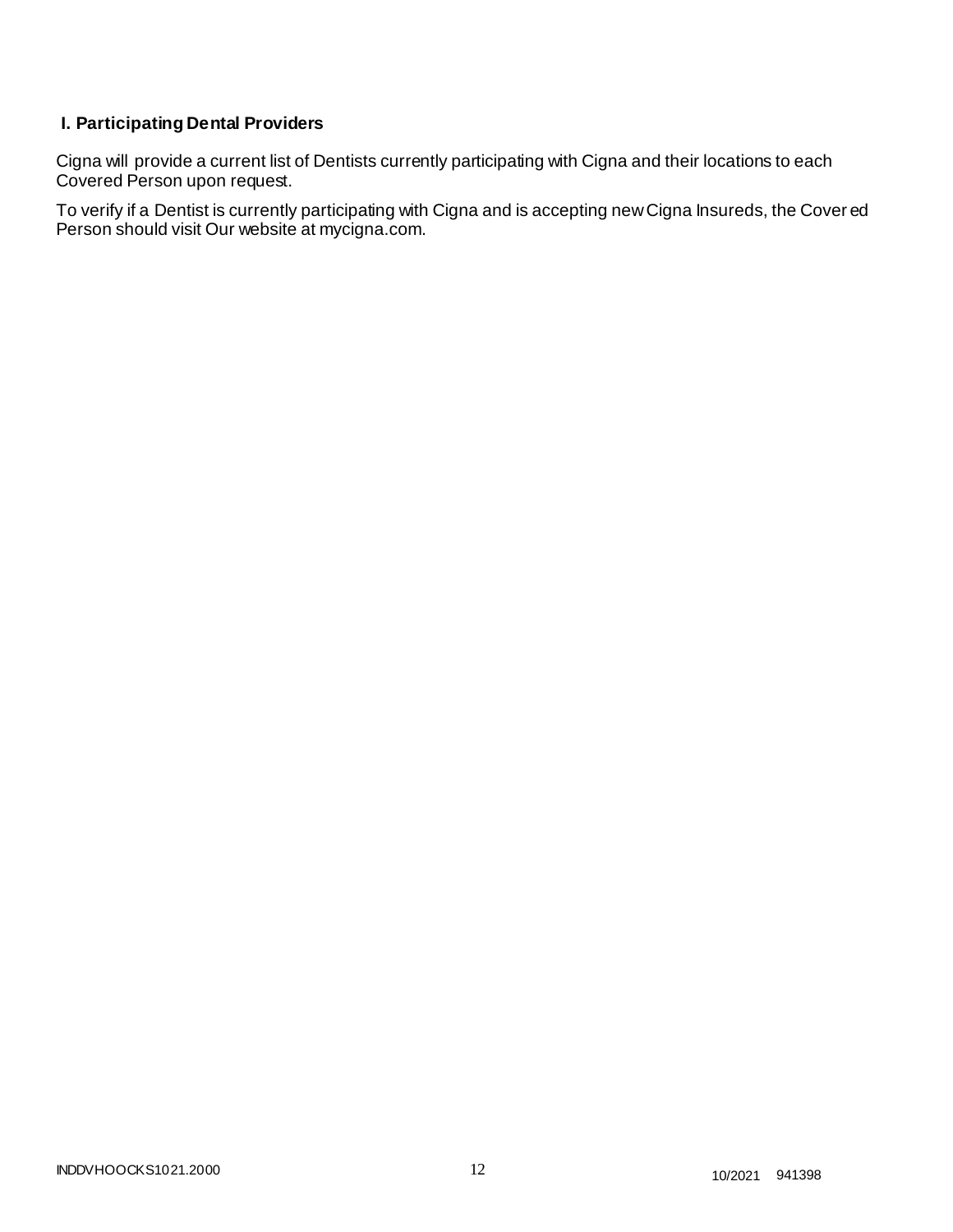# **J. Renewability, Eligibility, Continuation, and Cancellation**

1. The Policy will renew except for the specific events stated in the Policy. Cigna may change the premiums of the Policy with 60 days written notice to the Insured. However, Cigna will not refuse to renew or change the premium schedule for the Policy on an individual basis, but only for all Insureds in the same class and covered under the same Policy as You.

2. The individual plan is designed for residents of Kansas who are not enrolled under or covered by any other group or individual health coverage. You must notify Cigna of all changes that may affect any Covered Person's eligibility under the Policy.

3. You or Your Dependent(s) will become ineligible for coverage:

- When premiums are not paid according to the due dates and grace periods described in the premium section.
- With respect to Your Spouse, Domestic Partner, or partner to a Civil Union: when the Spouse is no longer married to the Insured or when the union is dissolved.
- With respect to You and Your Family Member(s): when You no longer meet the requirements listed in the Conditions of Eligibility section.
- The date the Policy terminates.
- When the Insured no longer lives in the Service Area.

4. If a Covered Person's eligibility under this Plan would terminate due to the Insured's death, divorce or if other Dependents would become ineligible due to age or no longer qualify as dependents for coverage under this Plan; except for the Insured's failure to pay premium, the Covered Person's insurance will be continued if the Covered Person exercising the continuation right notifies Cigna and pays the appropriate monthly premium within 60 days following the date this Policy would otherwise terminate. Any waiting periods in the new Plan will be considered as being met to the extent coverage was in force under this Plan.

5. The Insured may cancel this Policy at any time by written notice delivered or mailed to Cigna, effective upon receipt of such notice or on such later date as may be specified in such notice. In the event of cancellation or death of the Insured, Cigna will promptly return the unearned portion of any premium paid. The earned premium shall be computed on a pro rata basis. Cancellation shall be without prejudice to any claim originating prior to the effective date of cancellation.